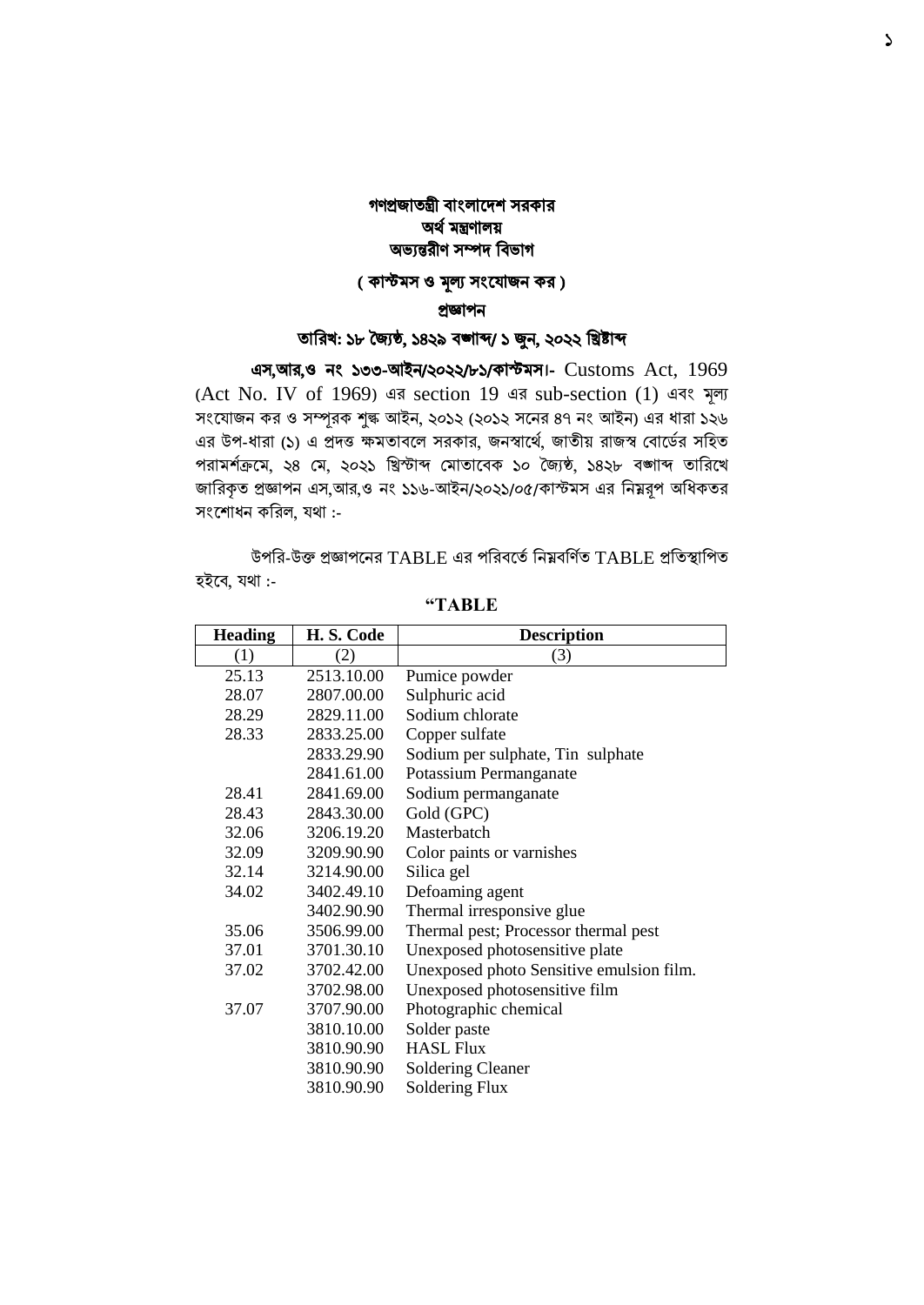| 38.12 | 3812.20.00 | Plastic/rubber additives (controller)             |
|-------|------------|---------------------------------------------------|
|       | 3814.00.90 | Reducer (Printing Ink Reducer)                    |
| 38.24 | 3824.99.90 | Electroplating salts and chemicals for PCB        |
|       |            | Manufacturing,<br>Alkalineetchant, Tin            |
|       |            | stripper, Resist, Striper                         |
| 39.03 | 3903.30.90 | Acrylonitrile butadiene styrene (ABS) Resin       |
| 39.06 | 3906.10.00 | <b>PMMA</b> Resin                                 |
| 39.07 | 3907.40.90 | Polycarbonate (PC) Resin                          |
| 39.19 | 3919.10.90 | adhesive type foam; Adhesive type thermal         |
|       |            | tape; Double side adhesive tape                   |
|       | 3919.90.99 | Tape mylar                                        |
| 39.21 | 3921.19.90 | Pet optical film (coated/non-coated) in roll      |
|       |            | form                                              |
| 39.26 | 3926.90.99 | A-cover; B-cover; C-cover; D-cover; Back          |
|       |            | Side cover -Left; Side cover -right<br>cover;     |
|       |            | (for computer monitor, Laptop monitor, Tab,       |
|       |            | keyboard and mouse)                               |
|       | 3926.90.99 | Sponge for case                                   |
|       | 3926.90.99 | Trigger Button (Cover part), Controller           |
|       |            | Upper case/bottom case, LCD button,               |
|       |            | Controller LED cover, Propeller, Propeller        |
|       |            | Guard, Landing skid, Battery Cover, Lock          |
|       |            | the camera plug, LED Cover (Red), LED             |
|       |            | Cover (Green), Motor holder & lock, Motor         |
|       |            | cover & the body bottom, Blades, Controller       |
|       |            | Stick base, Controller stick cover, Function      |
|       |            | Buttom Cover, Power Switch Cover, Adjust          |
|       |            | Switch Cover, Controller battery Cover,           |
|       |            | Antenna Cover, Middle<br>frame,<br><b>Battery</b> |
|       |            | Holder.                                           |
| 40.16 | 4016.93.00 | Gasket                                            |
|       | 4016.99.90 | Stand rubber; Thermal pad                         |
| 48.11 | 4811.41.90 | <b>QR</b> Code Sticker                            |
| 49.01 | 4901.99.90 | <b>User Manual</b>                                |
| 56.03 | 5603.11.90 | Conductive fabric                                 |
| 59.11 | 5911.90.00 | Screen Printing Mesh.                             |
| 70.19 | 7019.71.90 | Glass fiber                                       |
|       | 7019.90.90 | Prepreg (glass fiber and expoy)                   |
| 70.20 | 7020.00.90 | Glass cover sheet for monitor                     |
| 72.16 | 7216.21.00 | L-Angle                                           |
| 72.26 | 7226.99.90 | plain metal-alloy<br>Processed<br>sheet<br>for    |
|       |            | housing; Decoration steel sheet for making        |
|       |            | computer body casing                              |
| 73.18 | 7318.14.90 | Screw                                             |
|       | 7318.15.90 | Main Board bolt                                   |
|       | 7318.22.90 | Washer                                            |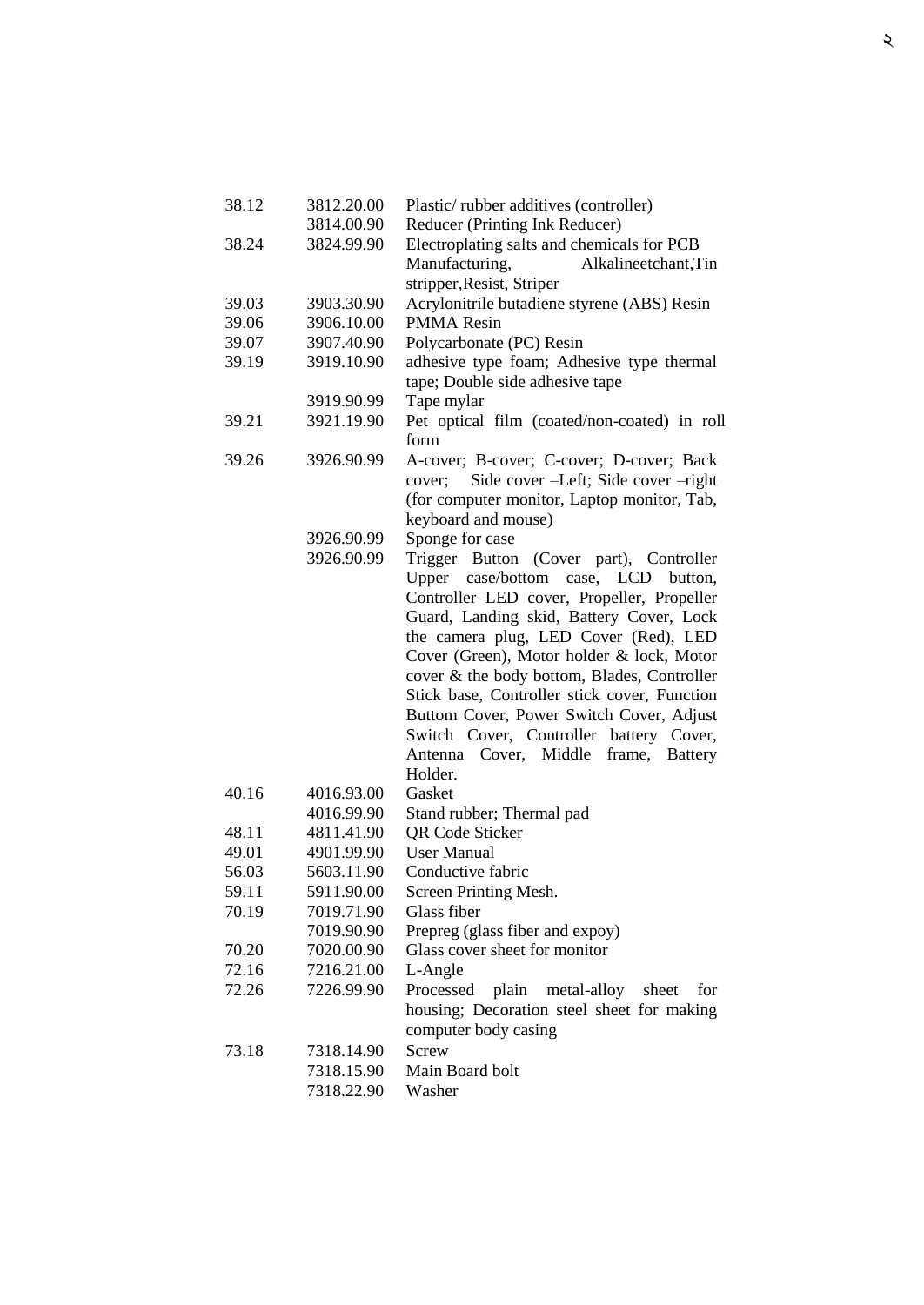| 73.26 | 7326.19.00 | Protector steel                                    |
|-------|------------|----------------------------------------------------|
| 74.03 | 7403.19.00 | Copper anode ball                                  |
| 74.08 | 7408.19.90 | Copper Wire; Jumper wire                           |
| 74.10 | 7410.11.00 | Copper foil                                        |
|       | 7410.21.10 | Copper clad laminate with backing material:        |
|       |            | Copper foil thickness not exceeding<br>0.15        |
|       |            | mm                                                 |
| 76.07 | 7607.11.90 | Aluminum Foil; Thickness: 0.18 mm                  |
|       | 7607.20.99 | Bottom case aluminum foil                          |
| 80.01 | 8001.20.00 | Tin alloy/solder bar                               |
| 80.03 | 8003.00.00 | Pure tin anode                                     |
|       | 8003.00.00 | Solder Tin Bar                                     |
| 82.07 | 8207.50.00 | Tools for drilling (drill bit), Tools for drilling |
|       |            | (slot bit)                                         |
|       | 8207.70.00 | Tools for milling (routing bit)                    |
| 83.11 | 8311.30.00 | Solder lead bar                                    |
|       | 8311.30.00 | Soldering Wire                                     |
| 84.23 | 8423.90.00 | LCD, Back Light, Connection Strap, Short           |
|       |            | feet feature, short feet negative, Snap dome,      |
|       |            | Sheetmetal, Grub Screw, Circuit Board, The         |
|       |            | battery Door                                       |
|       | 8423.82.90 | Sensor                                             |
| 84.71 | 8471.70.00 | Internal hard disk drive (HDD); Random             |
|       |            | (RAM);<br>memory<br>Embedded<br>access             |
|       |            | multimedia card (EMMC)                             |
| 84.73 | 8473.30.00 | Antenna; Antenna WLAN combo; Receiver;             |
|       |            | mic; Keypad dome; Receiver; Vibrator               |
|       | 8473.30.00 | CPU supporter base; CPU support bracket            |
|       |            | single edge contact cartridge (SECC); Lid          |
|       |            | PWR SW board; VGA support single edge              |
|       |            | contact cartridge (SECC); Battery charge           |
|       |            | input pin; Charging pin; Iinput-output (I/O)       |
|       |            | port                                               |
|       | 8473.30.00 | Fan module; Jointing roller; RAM module;           |
|       |            | Memory module; Camera module; CCD                  |
|       |            | lens module; CPU heat sink module ;                |
|       |            | Liquid crystal module; HDD board module;           |
|       |            | Panel mirrors                                      |
|       | 8473.30.00 | Keypad; Bottom case                                |
|       | 8473.30.00 | LCD hinge; Hinge ring; Steel frame hinge;          |
|       |            | Gears; Battery cell; Battery board;                |
|       | 8473.30.00 | Solid static devices (SSD) slot; SIM slot; T-      |
|       |            | Earphone port; Connecting<br>slot;<br>card         |
|       |            | <b>HDD</b><br>ports/slots;<br>caddy;<br>Stand      |
|       |            | silver; Iinternal optical device drive (ODD)       |
|       | 8473.30.00 | Tuner; Graphics card; Loaded printed circuit       |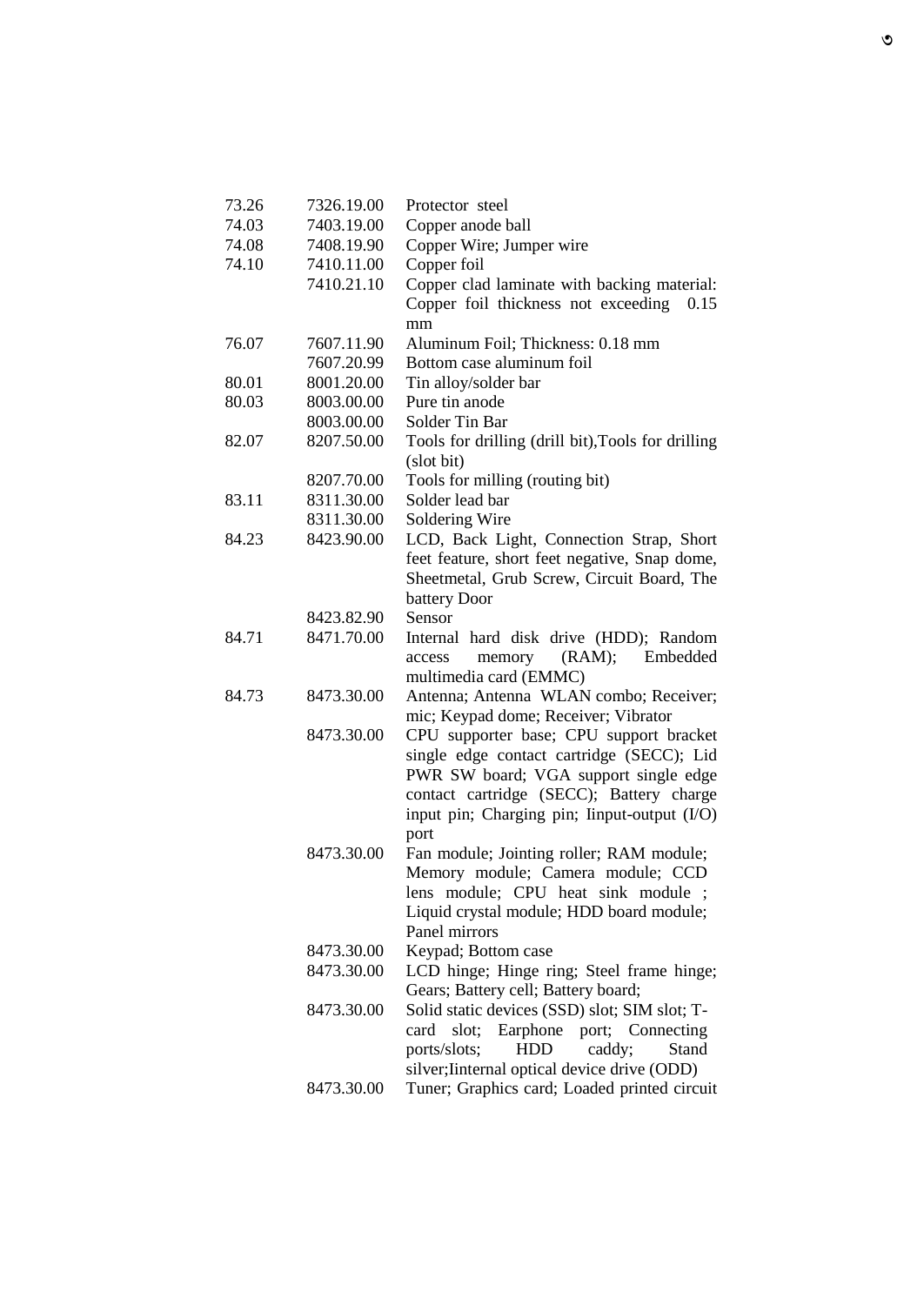|       |            | board (PCB)                                    |
|-------|------------|------------------------------------------------|
| 85.01 | 8501.31.00 | DC motors                                      |
| 85.04 | 8504.31.00 | Transformer                                    |
|       | 8504.50.00 | Inductor                                       |
|       | 8504.40.90 | AC adapter                                     |
| 85.05 | 8505.90.00 | Electro-Magnetic Driver Unit                   |
| 85.06 | 8506.50.00 | Battery 3v                                     |
| 85.07 | 8507.60.00 | Lithium ion battery                            |
| 85.18 | 8518.29.00 | Speaker                                        |
| 85.18 | 8518.90.00 | Parts & components for speaker                 |
| 85.23 | 8523.51.90 | Internal solid state drive (SSD);              |
| 85.29 | 8529.90.22 | Liquid crystal device /open cell/TFT-LCD       |
|       |            | module                                         |
| 85.29 | 8529.90.90 | Touch panel; Touch pad                         |
| 85.31 | 8531.20.00 | <b>Light Emitting Diodes (LED)</b>             |
| 85.32 | 8532.23.00 | Ceramic Dielectric, Single layer Capacitor     |
|       | 8532.24.00 | Ceramic Dielectric, Multi-layer                |
|       |            | Capacitor                                      |
|       | 8532.22.90 | Aluminum Electrolytic Capacitor                |
|       | 8532.29.90 | Capacitor                                      |
| 85.33 | 8533.29.00 | Resistor                                       |
| 85.34 | 8534.00.00 | Unloaded printed circuit board (PCB)           |
| 85.35 | 8535.21.10 | Circuit breakers                               |
| 85.36 | 8536.10.00 | Fuse; thermal cutoffs (thermal fuses)          |
|       | 8536.50.00 | Tactile Button; Exit Button                    |
|       | 8536.49.90 | Relay                                          |
|       | 8536.69.90 | 2 pin connector plug; Connectors; Sockets      |
|       | 8536.69.90 | terminals/fasten<br>terminals;<br>Wire<br>Fuse |
|       |            | Holders; Silicone plug                         |
|       | 8536.90.90 | Wire crimp connectors; terminals               |
| 85.41 | 8541.10.00 | Diode                                          |
|       | 8541.29.00 | Transistor                                     |
|       | 8541.60.00 | Crystal oscillator                             |
| 85.42 | 8542.39.90 | CPU chips;                                     |
|       | 8542.39.90 | Integrated circuit                             |
| 85.44 | 8544.42.00 | Cable fitted with connector                    |
|       | 8544.19.90 | Power switch board; Flexible flat cable        |
|       |            | motherboard to audio board; Flexible flat      |
|       |            | cable for power board to mother board;         |
|       |            | Flexible flat cable mother board to audio      |
|       |            | board; Ribbon cables; Low voltage serial       |
|       |            | (LVS) cable; Power cord; Speaker cable;        |
|       |            | USB cable; Wire cable for CCD d-mic; Wire      |
|       |            | cable for lid                                  |
| 85.46 | 8546.90.00 | Heat sink                                      |
| 90.01 | 9001.90.90 | LCM protective lens; Camera protective lens    |